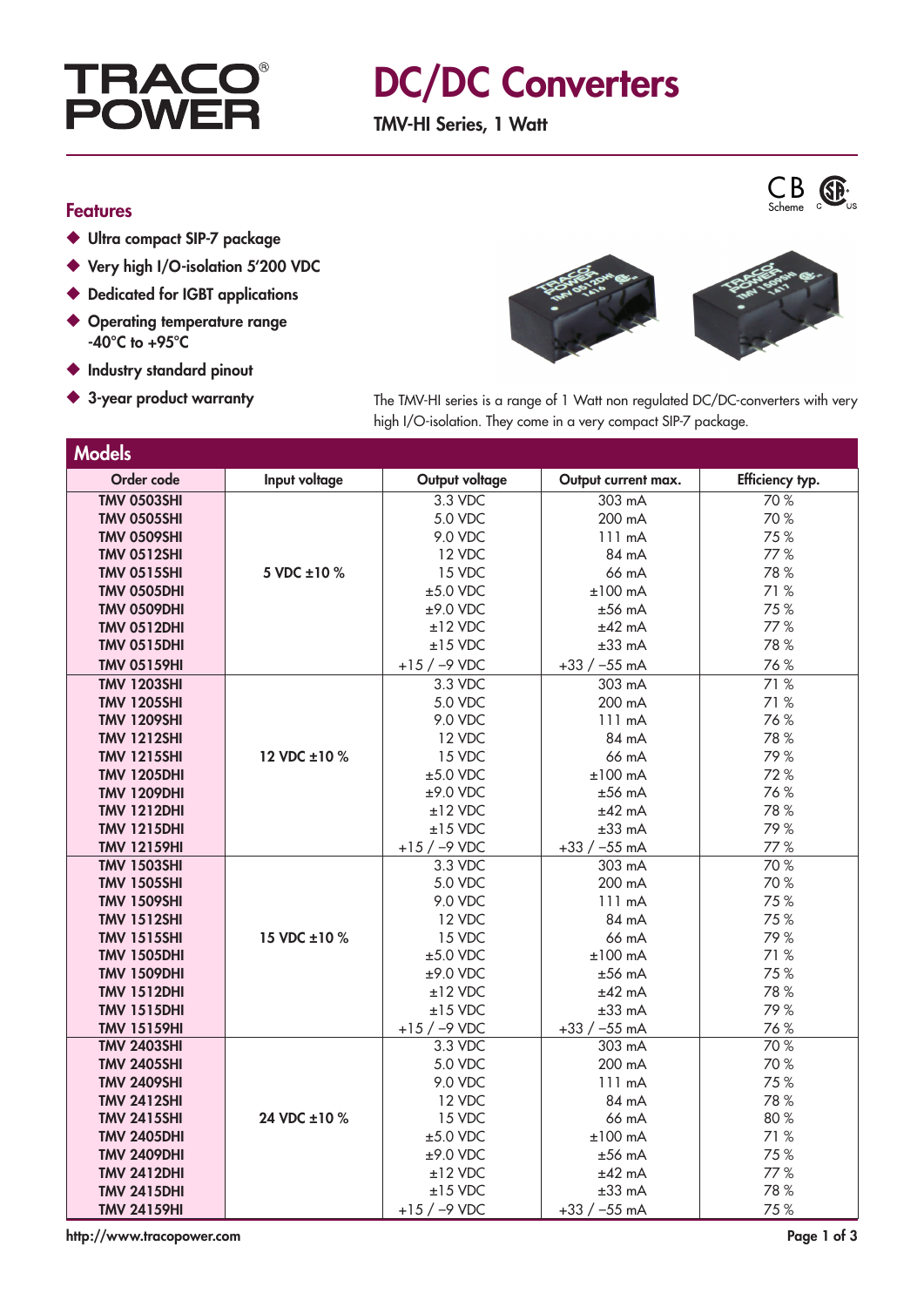## **TRACO<sup>®</sup>**<br>POWER

| <b>Input Specifications</b>                          |                                                                               |                                                                                                                                                                   |                                                                                                                                                                                                                       |
|------------------------------------------------------|-------------------------------------------------------------------------------|-------------------------------------------------------------------------------------------------------------------------------------------------------------------|-----------------------------------------------------------------------------------------------------------------------------------------------------------------------------------------------------------------------|
| Input current no load                                |                                                                               | 5 Vin models:<br>12 Vin models:<br>15 Vin models:<br>24 Vin models:                                                                                               | 35 mA typ.<br>17 mA typ.<br>16 mA typ.<br>12 mA typ.                                                                                                                                                                  |
| Surge voltage (1 s max.)                             |                                                                               | 5 Vin models:<br>12 Vin models:<br>15 Vin models:<br>24 Vin models:                                                                                               | 9 V max.<br>18 V max.<br>20 V max.<br>30 V max.                                                                                                                                                                       |
| Input filter                                         |                                                                               |                                                                                                                                                                   | internal capacitor                                                                                                                                                                                                    |
| Internal power dissipation                           |                                                                               |                                                                                                                                                                   | 450 mW max.                                                                                                                                                                                                           |
| Recommended input fuse (slow blow)                   |                                                                               | 5 Vin models:<br>12 Vin models:<br>15 Vin models:<br>24 Vin models:                                                                                               | 500 mA<br>200 mA<br>150 mA<br>100 mA                                                                                                                                                                                  |
| <b>Output Specifications</b>                         |                                                                               |                                                                                                                                                                   |                                                                                                                                                                                                                       |
| Voltage set accuracy                                 |                                                                               |                                                                                                                                                                   | $±5$ % max.                                                                                                                                                                                                           |
| Voltage balance (dual output models, balanced loads) |                                                                               |                                                                                                                                                                   | 0.1% typ. $/ 1$ % max.                                                                                                                                                                                                |
| Regulation                                           | - Input variation (1 % change Vin)<br>$-$ Load variation (20 - 100 %)         | 3.3 VDC models:<br>5 VDC models:<br>other models:                                                                                                                 | 1.2 % typ.<br>$<$ 20 $%$<br><15%<br>$10\%$                                                                                                                                                                            |
| Ripple and noise (20 MHz Bandwidth)                  |                                                                               |                                                                                                                                                                   | 100 mVp-p max.                                                                                                                                                                                                        |
| Temperature coefficient                              |                                                                               |                                                                                                                                                                   | $\pm 0.01$ %/K typ. / $\pm 0.02$ %/K max.                                                                                                                                                                             |
| Short circuit protection                             |                                                                               |                                                                                                                                                                   | continuous, automatic recovery                                                                                                                                                                                        |
| Capacitive load                                      | -Single output<br>-Dual output                                                | 3.3 VDC models:<br>5.0 & 9.0 VDC models:<br>12 & 15 VDC models:<br>$\pm 5.0$ & $\pm 9.0$ VDC models:<br>$\pm$ 12 & $\pm$ 15 VDC models:<br>$+15$ / -9 VDC models: | 1000 µF max.<br>470 µF max.<br>220 µF max.<br>220 µF max. (each output)<br>100 µF max. (each output)<br>100 / 220 µF max.                                                                                             |
| <b>Isolation /Safety</b>                             |                                                                               |                                                                                                                                                                   |                                                                                                                                                                                                                       |
| Isolation voltage                                    | - Isolation test voltage (tested for 1 s)<br>$-1$ /O isolation voltage (60 s) |                                                                                                                                                                   | 5'700 Vpk<br>5'200 VDC                                                                                                                                                                                                |
| Isolation capacitance (input/output)                 |                                                                               |                                                                                                                                                                   | 7 pF typ.                                                                                                                                                                                                             |
| Isolation resistance (input/output)                  |                                                                               |                                                                                                                                                                   | >10 Gohm                                                                                                                                                                                                              |
| Common mode transient immunity (dv/dt)               |                                                                               |                                                                                                                                                                   | 15 kV/µs min.                                                                                                                                                                                                         |
| <b>General Specifications</b>                        |                                                                               |                                                                                                                                                                   |                                                                                                                                                                                                                       |
| Temperature ranges                                   | - Operating (natural convection)<br>- Case temperature                        |                                                                                                                                                                   | $-40^{\circ}$ C to $+95^{\circ}$ C<br>$+100^{\circ}$ C max.                                                                                                                                                           |
| Power derating                                       |                                                                               |                                                                                                                                                                   | 6.7 %/K above +85°C                                                                                                                                                                                                   |
| Humidity (non condensing)                            |                                                                               |                                                                                                                                                                   | 95 % rel H max.                                                                                                                                                                                                       |
| Altitude during operation                            |                                                                               |                                                                                                                                                                   | 4000 m                                                                                                                                                                                                                |
| Switching frequency                                  |                                                                               |                                                                                                                                                                   | 100 kHz typ. (frequency modulation)                                                                                                                                                                                   |
| Safety standards                                     | - Certification documents                                                     |                                                                                                                                                                   | CAN/CSA-C22.2 No 60950-1-07, 2nd ed; A1:2011<br>ANSI/UL No. 60950-1, 2nd ed.; A1:2011<br>IEC 60950-1:2005 (2nd edition); Am 1:2009<br>EN 60950-1:2006/A11:2009/A1:2010/A12:2011<br>www.tracopower.com/overview/tmv-hi |
| Environmental compliance                             | - Reach<br>$-RoHS$                                                            |                                                                                                                                                                   | www.tracopower.com/products/reach-declaration.pdf<br>RoHS directive 2011/65/EU                                                                                                                                        |

All specifications valid at nominal input voltage, full load and +25°C after warm-up time unless otherwise stated.